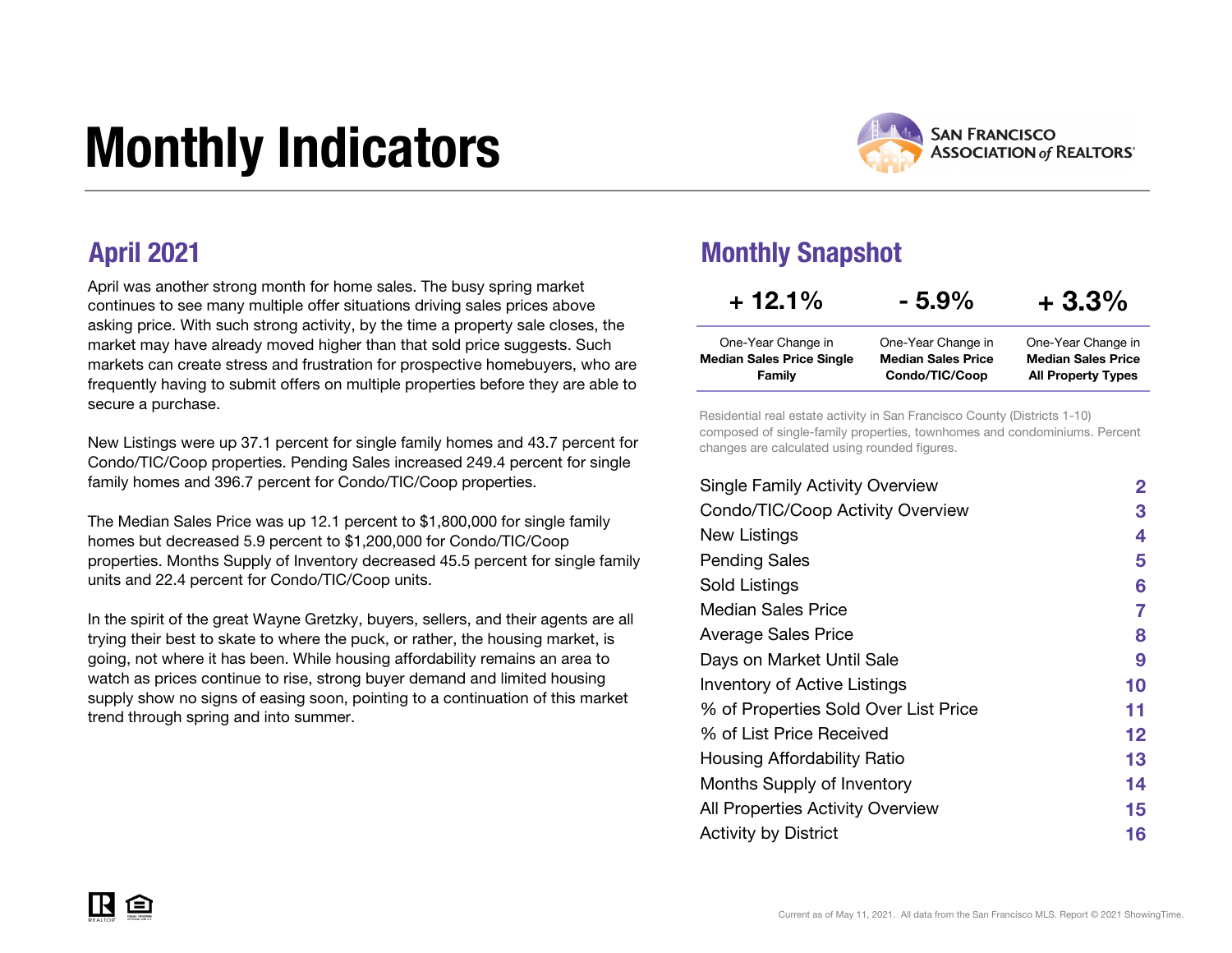## Single Family Activity Overview

Key metrics by report month and for year-to-date (YTD) starting from the first of the year.



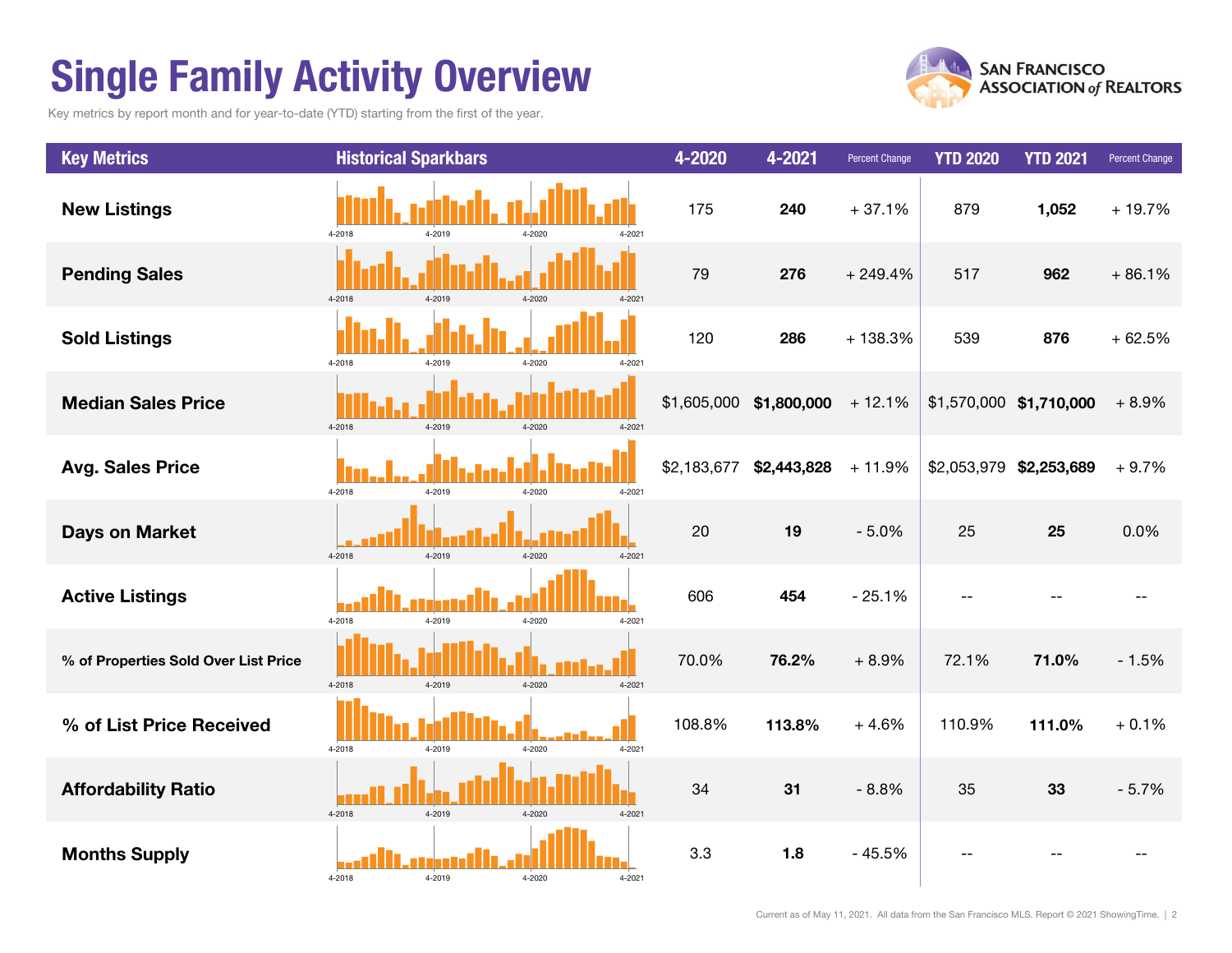## Condo/TIC/Coop Activity Overview

Key metrics by report month and for year-to-date (YTD) starting from the first of the year.



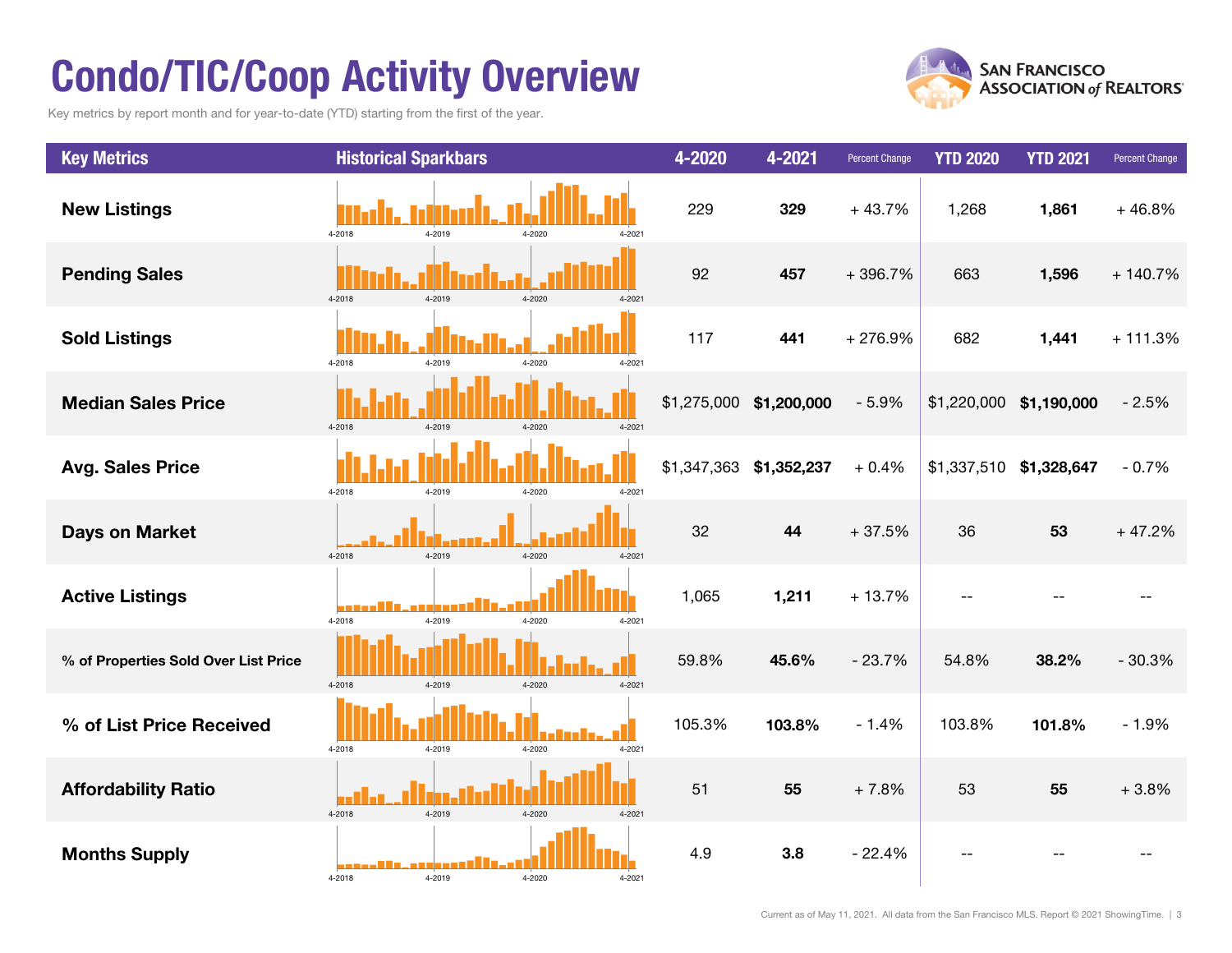### New Listings

A count of the properties that have been newly listed on the market in a given month.





| strong month for<br>home sales. The<br>busy spring market | Single<br>Family | Year-Over-Year<br>Change | Condo/TIC/<br>Coop | Year-Over-Year<br>Change |
|-----------------------------------------------------------|------------------|--------------------------|--------------------|--------------------------|
| May-2020                                                  | 274              | -11.3%                   | 503                | +34.5%                   |
| Jun-2020                                                  | 359              | $+34.0%$                 | 579                | +89.2%                   |
| Jul-2020                                                  | 407              | +75.4%                   | 695                | +112.5%                  |
| Aug-2020                                                  | 353              | $+29.3%$                 | 649                | $+96.1%$                 |
| Sep-2020                                                  | 356              | $+1.7%$                  | 662                | $+26.8%$                 |
| $Oct-2020$                                                | 369              | $+33.2%$                 | 520                | +44.0%                   |
| Nov-2020                                                  | 239              | $+41.4%$                 | 248                | +46.7%                   |
| Dec-2020                                                  | 145              | $+52.6%$                 | 239                | $+82.4%$                 |
| Jan-2021                                                  | 245              | $-5.0\%$                 | 512                | $+35.1%$                 |
| Feb-2021                                                  | 278              | $+2.2\%$                 | 470                | +16.0%                   |
| Mar-2021                                                  | 289              | $+66.1%$                 | 550                | +115.7%                  |
| Apr-2021                                                  | 240              | $+37.1%$                 | 329                | +43.7%                   |
| 12-Month Avg                                              | 296              | $+24.6%$                 | 496                | $+57.2%$                 |

#### Historical New Listings by Month

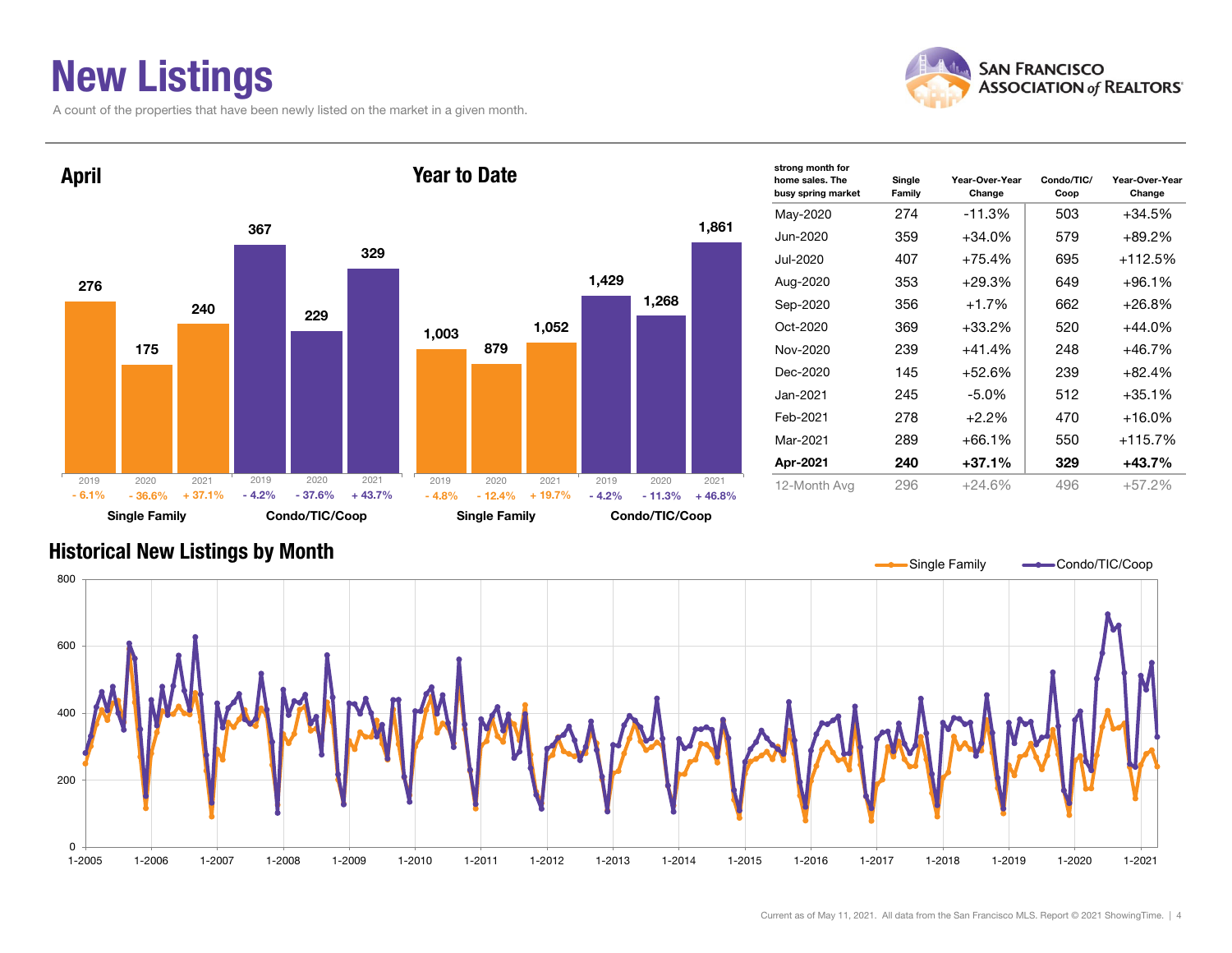### Pending Sales

A count of the properties on which offers have been accepted in a given month.





| strong month for<br>home sales. The<br>busy spring market | Single<br>Family | Year-Over-Year<br>Change | Condo/TIC/<br>Coop | Year-Over-Year<br>Change |  |
|-----------------------------------------------------------|------------------|--------------------------|--------------------|--------------------------|--|
| May-2020                                                  | 162              | $-40.7\%$                | 141                | -57.7%                   |  |
| Jun-2020                                                  | 227              | +8.6%                    | 234                | $-5.3\%$                 |  |
| Jul-2020                                                  | 276              | $+29.6%$                 | 242                | $+12.6%$                 |  |
| Aug-2020                                                  | 235              | $+37.4%$                 | 322                | +54.8%                   |  |
| Sep-2020                                                  | 281              | $+29.5%$                 | 305                | $+33.2%$                 |  |
| $Oct-2020$                                                | 311              | $+17.8%$                 | 333                | $+5.4%$                  |  |
| Nov-2020                                                  | 307              | $+38.3%$                 | 299                | $+26.2%$                 |  |
| Dec-2020                                                  | 209              | +57.1%                   | 306                | $+100.0\%$               |  |
| Jan-2021                                                  | 174              | +47.5%                   | 292                | $+81.4%$                 |  |
| Feb-2021                                                  | 224              | $+51.4%$                 | 377                | $+66.1%$                 |  |
| Mar-2021                                                  | 288              | $+67.4%$                 | 470                | +156.8%                  |  |
| Apr-2021                                                  | 276              | $+249.4%$                | 457                | +396.7%                  |  |
| 12-Month Avg                                              | 248              | $+33.8%$                 | 315                | $+45.3%$                 |  |

#### Historical Pending Sales by Month

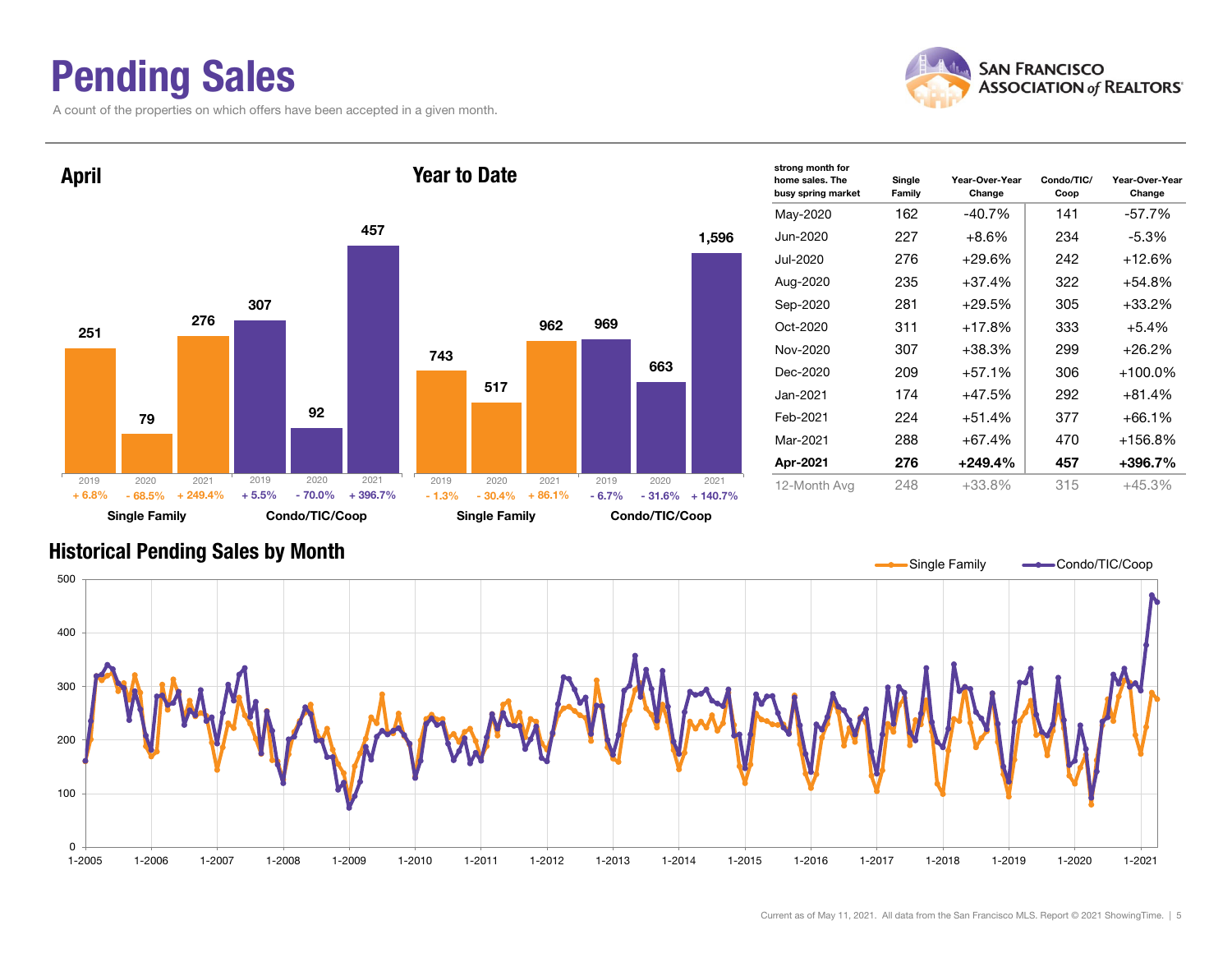### Sold Listings

A count of the actual sales that closed in a given month.





| strong month for<br>home sales. The<br>busy spring market | Single<br>Family | Year-Over-Year<br>Change | Condo/TIC/<br>Coop | Year-Over-Year<br>Change |
|-----------------------------------------------------------|------------------|--------------------------|--------------------|--------------------------|
| May-2020                                                  | 114              | -57.9%                   | 114                | -65.8%                   |
| Jun-2020                                                  | 181              | $-12.6%$                 | 177                | $-32.2%$                 |
| Jul-2020                                                  | 238              | $-0.4\%$                 | 266                | $+6.8\%$                 |
| Aug-2020                                                  | 243              | $+24.6%$                 | 240                | +12.1%                   |
| Sep-2020                                                  | 257              | $+77.2%$                 | 323                | +75.5%                   |
| $Oct-2020$                                                | 305              | $+10.9%$                 | 292                | $+8.6%$                  |
| Nov-2020                                                  | 284              | +26.8%                   | 341                | +25.8%                   |
| Dec-2020                                                  | 301              | $+43.3%$                 | 353                | +54.1%                   |
| Jan-2021                                                  | 161              | $+47.7%$                 | 268                | +77.5%                   |
| Feb-2021                                                  | 162              | $+23.7%$                 | 278                | +56.2%                   |
| Mar-2021                                                  | 267              | $+49.2%$                 | 454                | +92.4%                   |
| Apr-2021                                                  | 286              | +138.3%                  | 441                | +276.9%                  |
| 12-Month Avg                                              | 233              | $+21.4%$                 | 296                | $+31.8%$                 |

#### Historical Sold Listings by Month

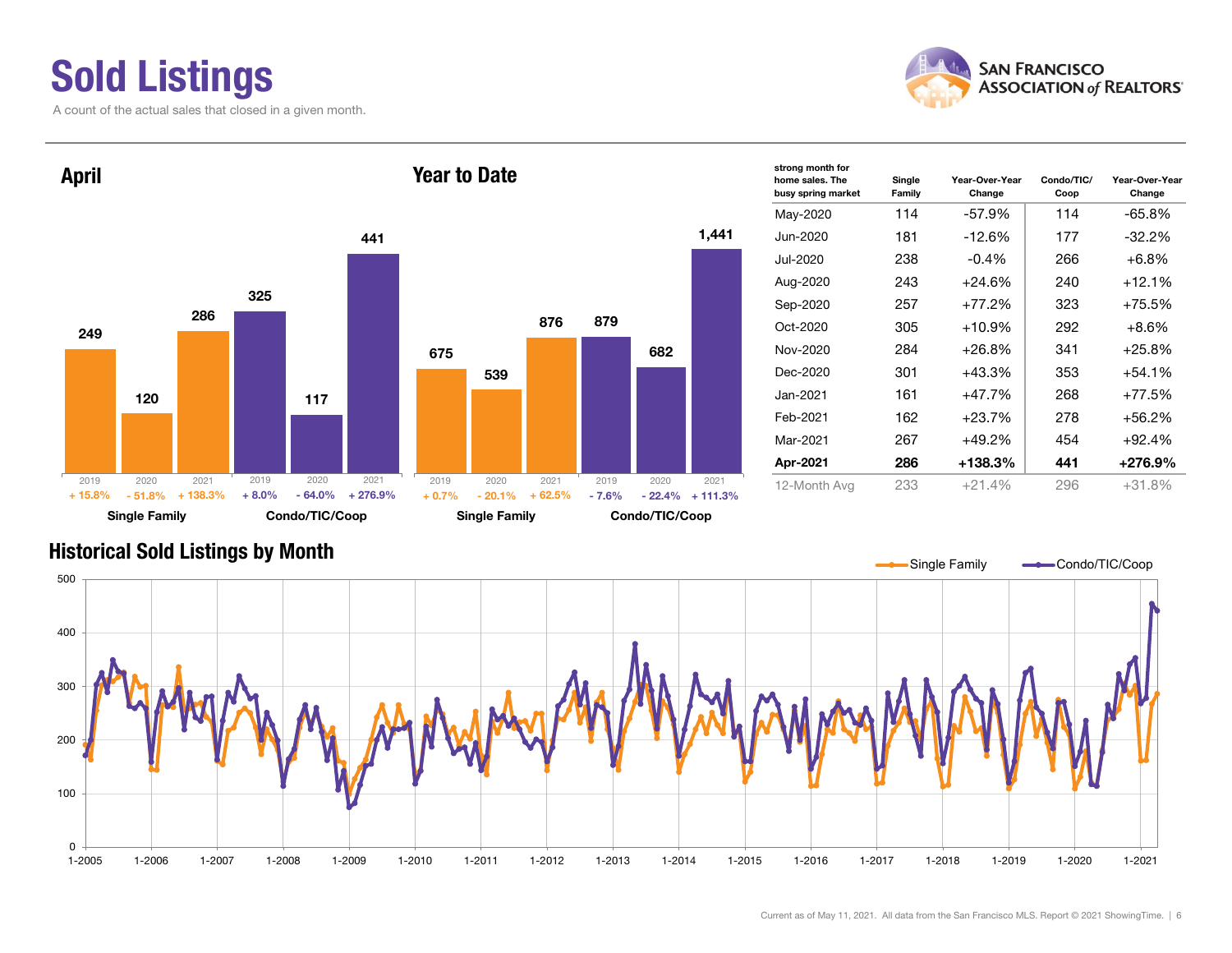### Median Sales Price

Point at which half of the sales sold for more and half sold for less, not accounting for seller concessions, in a given month.



| strong month for<br>home sales. The<br>busy spring market | Single<br>Family | Year-Over-Year<br>Change | Condo/TIC/<br>Coop | Year-Over-Year<br>Change |
|-----------------------------------------------------------|------------------|--------------------------|--------------------|--------------------------|
| May-2020                                                  | \$1,587,500      | $-2.0\%$                 | \$1,087,500        | $-11.2%$                 |
| Jun-2020                                                  | \$1,730,000      | $-1.1\%$                 | \$1,225,000        | $-5.4%$                  |
| Jul-2020                                                  | \$1,604,000      | $+3.5%$                  | \$1,260,700        | $+5.1%$                  |
| Aug-2020                                                  | \$1,625,000      | $+1.6%$                  | \$1,210,000        | $-2.1%$                  |
| Sep-2020                                                  | \$1,650,000      | $+8.2%$                  | \$1,175,000        | $-9.6%$                  |
| Oct-2020                                                  | \$1,605,000      | $+0.3%$                  | \$1,152,500        | $-11.4%$                 |
| Nov-2020                                                  | \$1,637,500      | $+7.2%$                  | \$1,172,125        | $+0.2%$                  |
| Dec-2020                                                  | \$1,550,000      | $+11.7%$                 | \$1,100,000        | $-7.2\%$                 |
| Jan-2021                                                  | \$1,575,000      | $+7.9%$                  | \$1,072,500        | $-7.2\%$                 |
| Feb-2021                                                  | \$1,655,000      | $+2.8%$                  | \$1,196,500        | $-5.0\%$                 |
| Mar-2021                                                  | \$1,730,000      | $+9.8%$                  | \$1,220,000        | $-2.4%$                  |
| Apr-2021                                                  | \$1,800,000      | +12.1%                   | \$1,200,000        | $-5.9\%$                 |
| 12-Month Avg*                                             | \$1,650,000      | $+5.1%$                  | \$1,180,000        | $-3.7%$                  |

#### Historical Median Sales Price by Month

\* Median Sales Price for all properties from May 2020 through April 2021. This is not the average of the individual figures above.



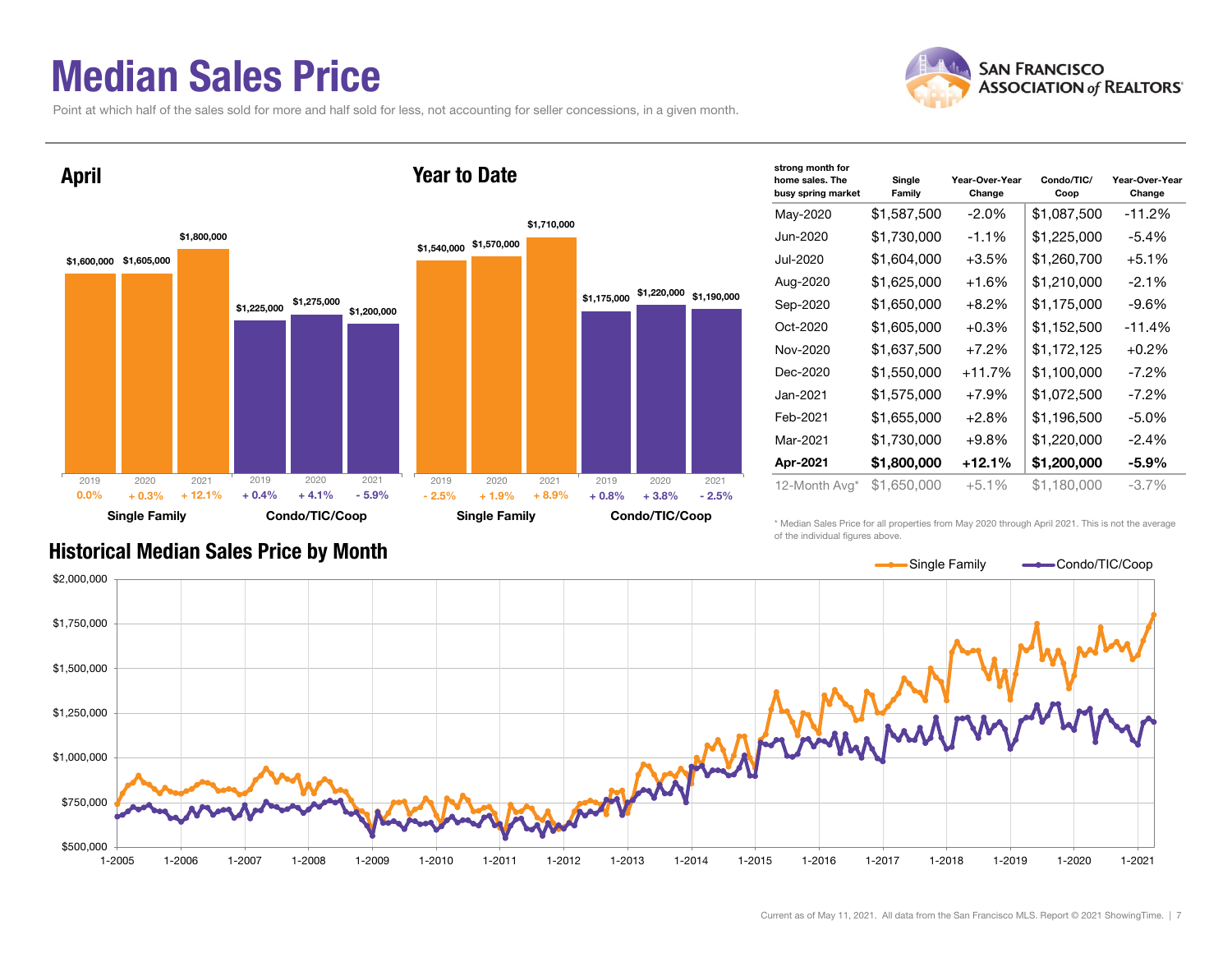### Average Sales Price

Average sales price for all closed sales, not accounting for seller concessions, in a given month.





| strong month for<br>home sales. The<br>busy spring market | Single<br>Family | Year-Over-Year<br>Change | Condo/TIC/<br>Coop | Year-Over-Year<br>Change |
|-----------------------------------------------------------|------------------|--------------------------|--------------------|--------------------------|
| May-2020                                                  | \$1,877,767      | $-9.1%$                  | \$1,251,342        | $-4.7%$                  |
| Jun-2020                                                  | \$2,200,915      | $+3.2\%$                 | \$1,415,327        | $-0.6\%$                 |
| Jul-2020                                                  | \$2,013,417      | $+5.5%$                  | \$1,397,387        | $+8.7%$                  |
| Aug-2020                                                  | \$1,987,092      | $+8.7\%$                 | \$1,326,561        | $-2.7%$                  |
| Sep-2020                                                  | \$1,896,046      | $-4.6%$                  | \$1,306,022        | $-9.2\%$                 |
| Oct-2020                                                  | \$1,907,545      | $+1.7%$                  | \$1,252,476        | $-12.2%$                 |
| Nov-2020                                                  | \$2,035,750      | $+6.6\%$                 | \$1,270,960        | $-3.1\%$                 |
| Dec-2020                                                  | \$2,014,010      | $+9.1%$                  | \$1,281,834        | $+2.7%$                  |
| Jan-2021                                                  | \$1,951,746      | $-8.2\%$                 | \$1,209,875        | -4.6%                    |
| Feb-2021                                                  | \$2,266,482      | $+18.6%$                 | \$1,344,643        | $-0.5%$                  |
| Mar-2021                                                  | \$2,224,329      | +9.6%                    | \$1,366,049        | $-0.0\%$                 |
| Apr-2021                                                  | \$2,443,828      | $+11.9%$                 | \$1,352,237        | $+0.4\%$                 |
| 12-Month Avg*                                             | \$2,072,946      | $+5.2\%$                 | \$1,316,966        | $-2.1\%$                 |

#### Historical Average Sales Price by Month

\* Avg. Sales Price for all properties from May 2020 through April 2021. This is not the average of the individual figures above.

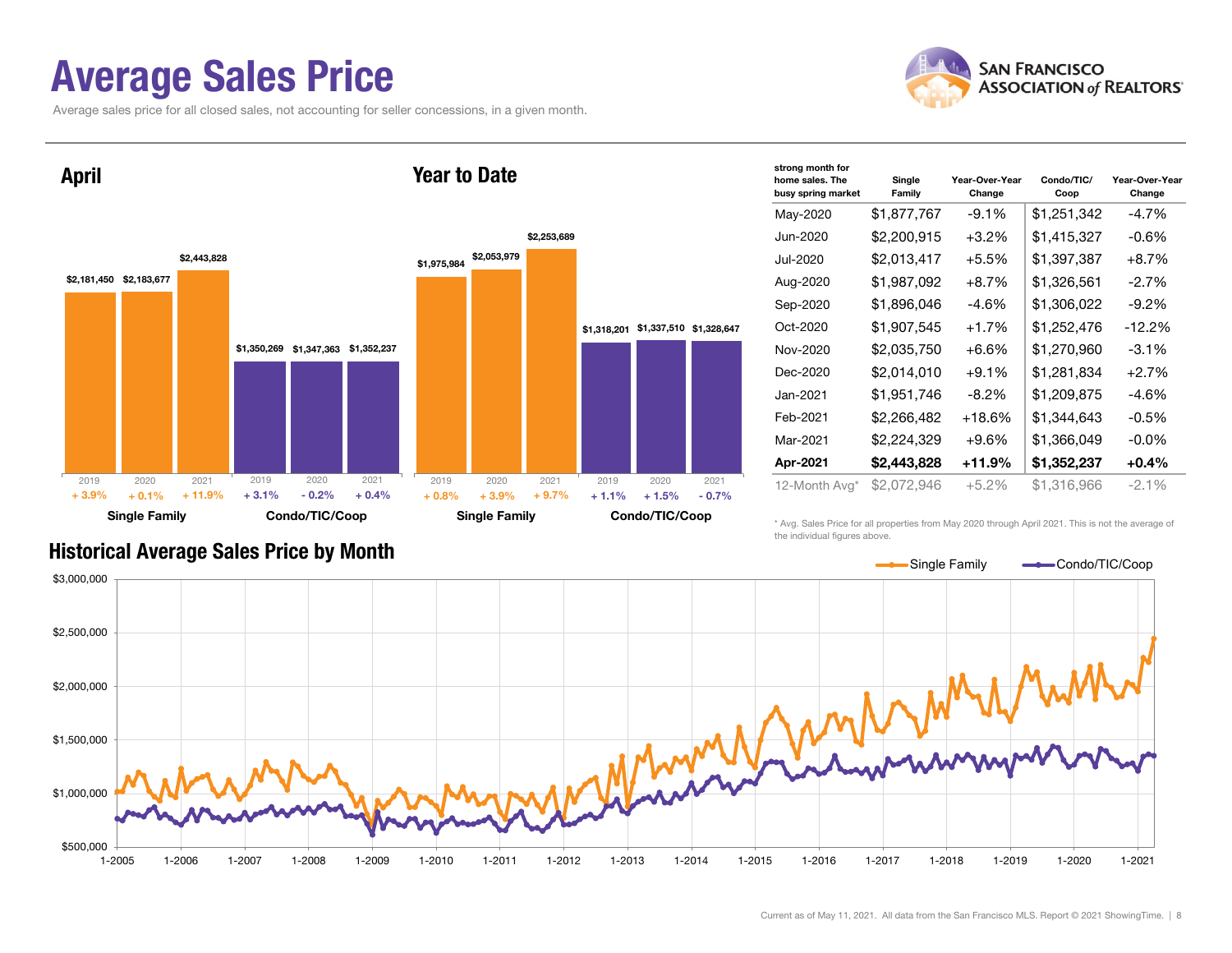### Days on Market Until Sale

Average number of days between when a property is listed and when an offer is accepted in a given month.





| strong month for<br>home sales. The<br>busy spring market | Single<br>Family | Year-Over-Year<br>Change | Condo/TIC/<br>Coop | Year-Over-Year<br>Change |  |
|-----------------------------------------------------------|------------------|--------------------------|--------------------|--------------------------|--|
| May-2020                                                  | 24               | $+9.1%$                  | 40                 | $+33.3%$                 |  |
| Jun-2020                                                  | 26               | $+18.2%$                 | 34                 | $+6.3%$                  |  |
| Jul-2020                                                  | 25               | $+8.7\%$                 | 38                 | $+15.2%$                 |  |
| Aug-2020                                                  | 24               | $-7.7\%$                 | 40                 | $+17.6%$                 |  |
| Sep-2020                                                  | 25               | $-7.4\%$                 | 45                 | $+32.4%$                 |  |
| Oct-2020                                                  | 27               | $+22.7%$                 | 41                 | $+41.4%$                 |  |
| Nov-2020                                                  | 33               | $+37.5%$                 | 50                 | $+51.5%$                 |  |
| Dec-2020                                                  | 35               | $+16.7%$                 | 62                 | $+29.2%$                 |  |
| Jan-2021                                                  | 37               | $+2.8%$                  | 70                 | $+14.8%$                 |  |
| Feb-2021                                                  | 30               | $+20.0%$                 | 62                 | $+121.4%$                |  |
| Mar-2021                                                  | 23               | $+9.5%$                  | 45                 | $+66.7%$                 |  |
| Apr-2021                                                  | 19               | -5.0%                    | 44                 | $+37.5%$                 |  |
| 12-Month Avg*                                             | 27               | $+11.3%$                 | 48                 | $+40.6%$                 |  |
|                                                           |                  |                          |                    |                          |  |

#### Historical Days on Market Until Sale by Month

\* Days on Market for all properties from May 2020 through April 2021. This is not the average of the individual figures above.

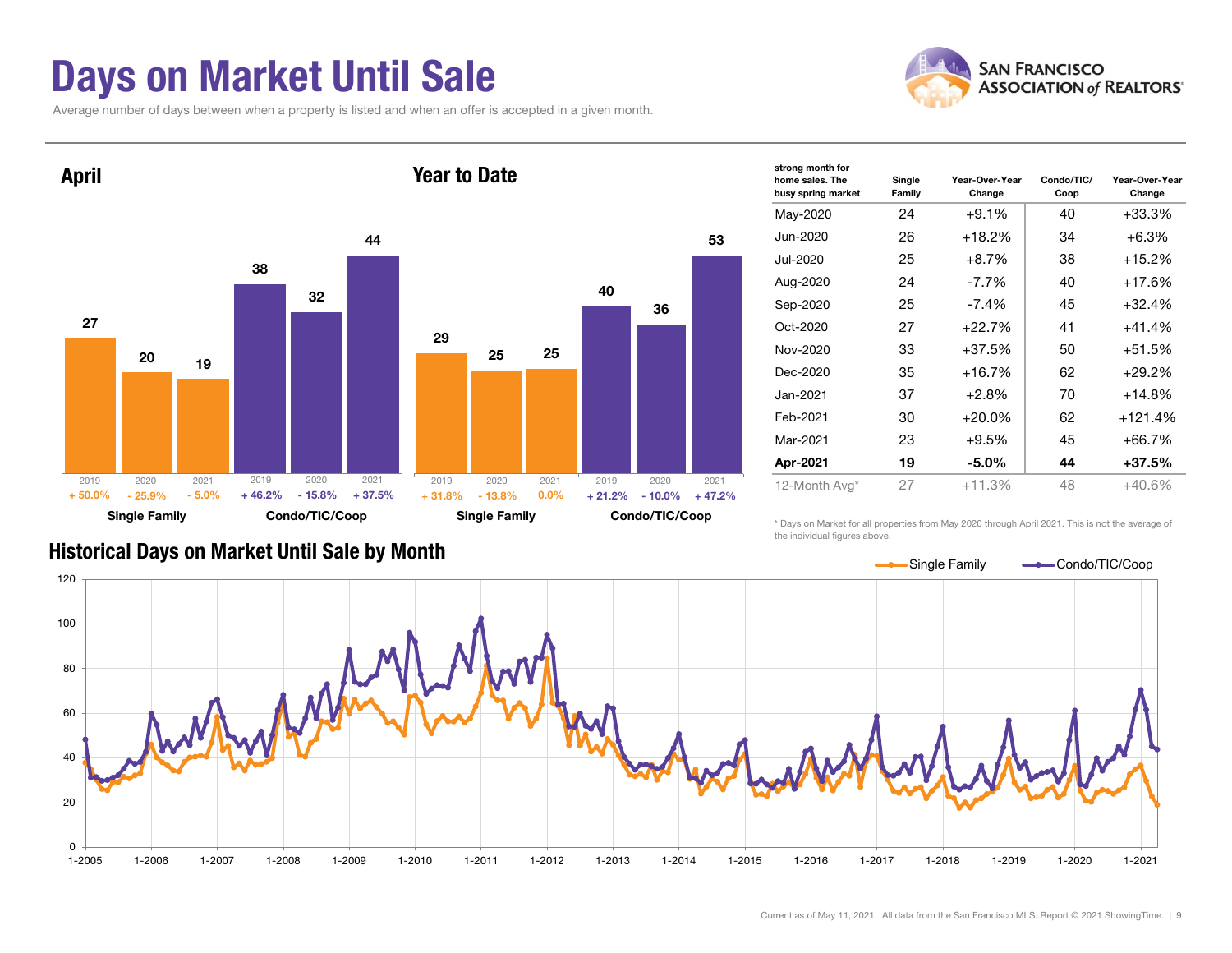### Inventory of Active Listings

The number of properties available for sale in active status at the end of a given month.





#### Historical Inventory of Active Listings by Month

the individual figures above.

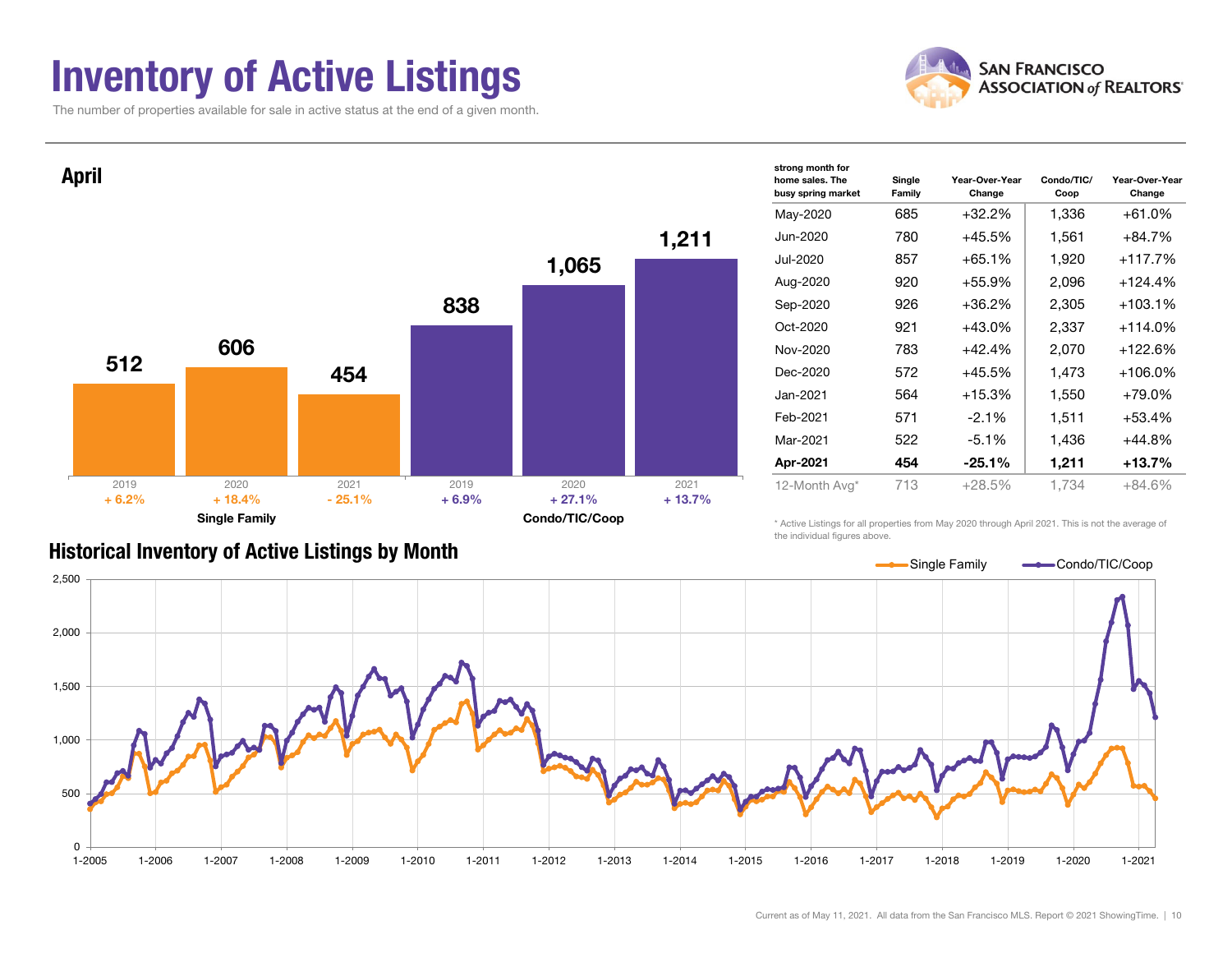### % of Properties Sold Over List Price

**SAN FRANCISCO ASSOCIATION of REALTORS'** 

Percentage found when dividing the number of properties sold by properties sold over its original list price, not accounting for seller concessions.



| strong month for<br>home sales. The<br>busy spring market | Single<br>Family | Year-Over-Year<br>Change | Condo/TIC/<br>Coop | Year-Over-Year<br>Change |
|-----------------------------------------------------------|------------------|--------------------------|--------------------|--------------------------|
| May-2020                                                  | 63.2%            | -21.4%                   | 42.1%              | $-33.6%$                 |
| Jun-2020                                                  | 55.2%            | -31.6%                   | 31.1%              | -51.4%                   |
| Jul-2020                                                  | 64.7%            | $-21.1%$                 | 44.4%              | $-36.5%$                 |
| Aug-2020                                                  | 65.8%            | -20.3%                   | 34.2%              | $-40.5%$                 |
| Sep-2020                                                  | 65.0%            | $-12.8%$                 | 34.4%              | $-41.4%$                 |
| Oct-2020                                                  | 67.5%            | $-16.0\%$                | 42.8%              | $-33.8%$                 |
| Nov-2020                                                  | 61.6%            | -20.2%                   | 32.8%              | $-49.2%$                 |
| Dec-2020                                                  | 63.1%            | $-7.6%$                  | 28.6%              | $-38.8%$                 |
| Jan-2021                                                  | 58.4%            | $-6.7\%$                 | 21.6%              | $-33.5%$                 |
| Feb-2021                                                  | 68.5%            | $-6.5%$                  | 35.3%              | -44.4%                   |
| Mar-2021                                                  | 74.5%            | $-4.7%$                  | 42.5%              | $-29.4%$                 |
| Apr-2021                                                  | 76.2%            | $+8.9%$                  | 45.6%              | $-23.7\%$                |
| 12-Month Avg                                              | 66.0%            | $-14.4%$                 | 36.7%              | $-38.7\%$                |

#### Historical % of Properties Sold Over List Price by Month

\* % of Properties Sold Over List Price for all properties from May 2020 through April 2021. This is not the average of the individual figures above.

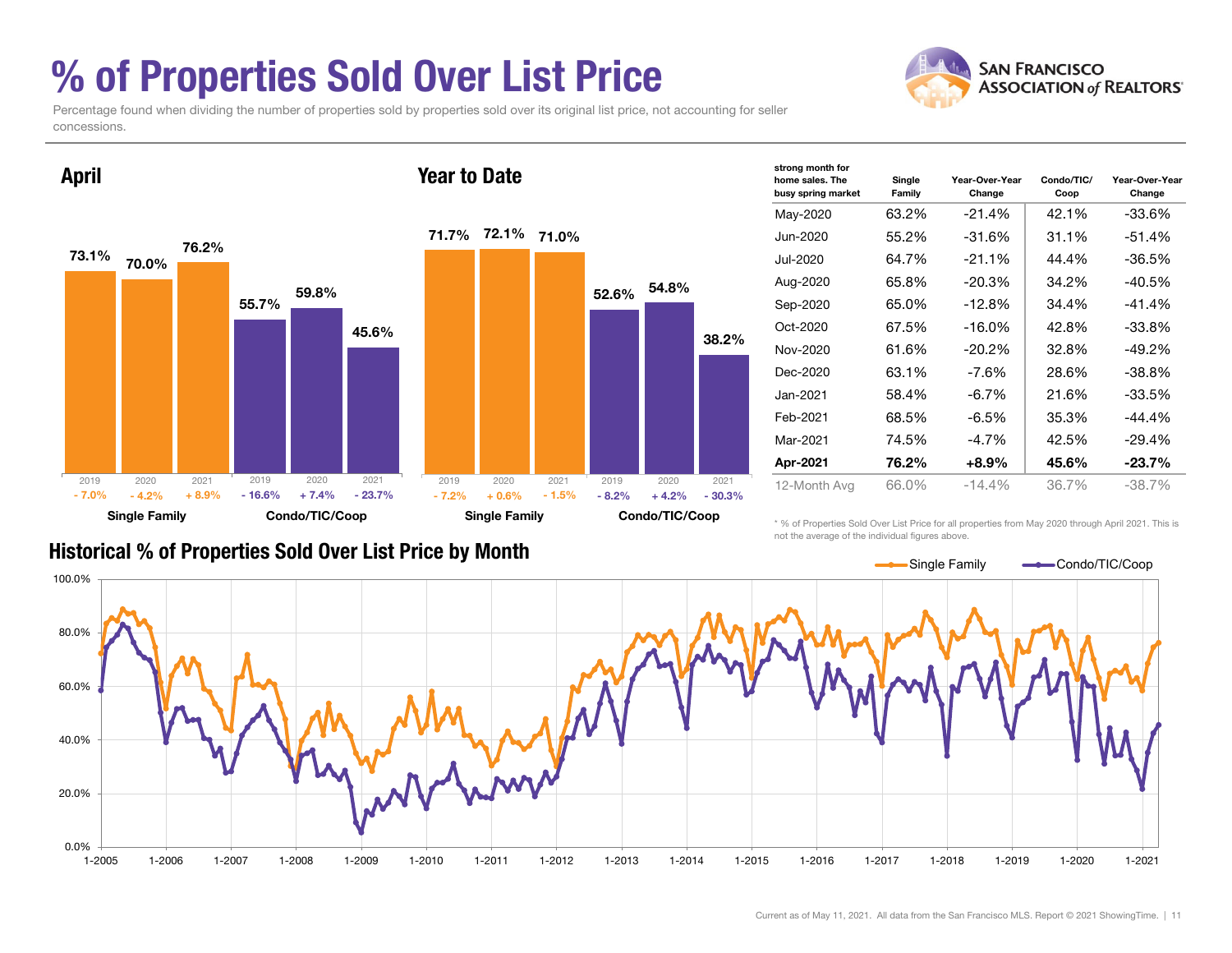### % of List Price Received



Percentage found when dividing a property's sales price by its most recent list price, then taking the average for all properties sold in a given month, not accounting for seller concessions.



| strong month for<br>home sales. The<br>busy spring market | Single<br>Family | Year-Over-Year<br>Change | Condo/TIC/<br>Coop | Year-Over-Year<br>Change |
|-----------------------------------------------------------|------------------|--------------------------|--------------------|--------------------------|
| May-2020                                                  | 105.8%           | $-6.4\%$                 | 100.4%             | -6.0%                    |
| Jun-2020                                                  | 105.6%           | $-8.2\%$                 | 99.9%              | $-6.8\%$                 |
| Jul-2020                                                  | 106.0%           | $-8.0\%$                 | 101.0%             | $-6.0\%$                 |
| Aug-2020                                                  | 107.5%           | $-6.1\%$                 | 100.4%             | $-4.7\%$                 |
| Sep-2020                                                  | 106.8%           | $-5.2\%$                 | 100.2%             | $-4.5%$                  |
| $Oct-2020$                                                | 108.1%           | $-4.8\%$                 | 101.3%             | $-4.3%$                  |
| Nov-2020                                                  | 106.0%           | $-5.3\%$                 | 100.2%             | $-4.7\%$                 |
| Dec-2020                                                  | 106.0%           | $-3.5\%$                 | 99.3%              | -3.6%                    |
| Jan-2021                                                  | 105.3%           | $-1.6%$                  | 98.6%              | $-1.8\%$                 |
| Feb-2021                                                  | 109.8%           | $-1.6%$                  | 100.7%             | $-4.3%$                  |
| Mar-2021                                                  | 112.3%           | $-1.6%$                  | 102.4%             | $-1.6%$                  |
| Apr-2021                                                  | 113.8%           | +4.6%                    | 103.8%             | $-1.4%$                  |
| 12-Month Avg*                                             | 108.0%           | $-4.2\%$                 | 100.9%             | $-4.2\%$                 |

Historical % of List Price Received by Month

\* % of List Price Received for all properties from May 2020 through April 2021. This is not the average of the individual figures above.

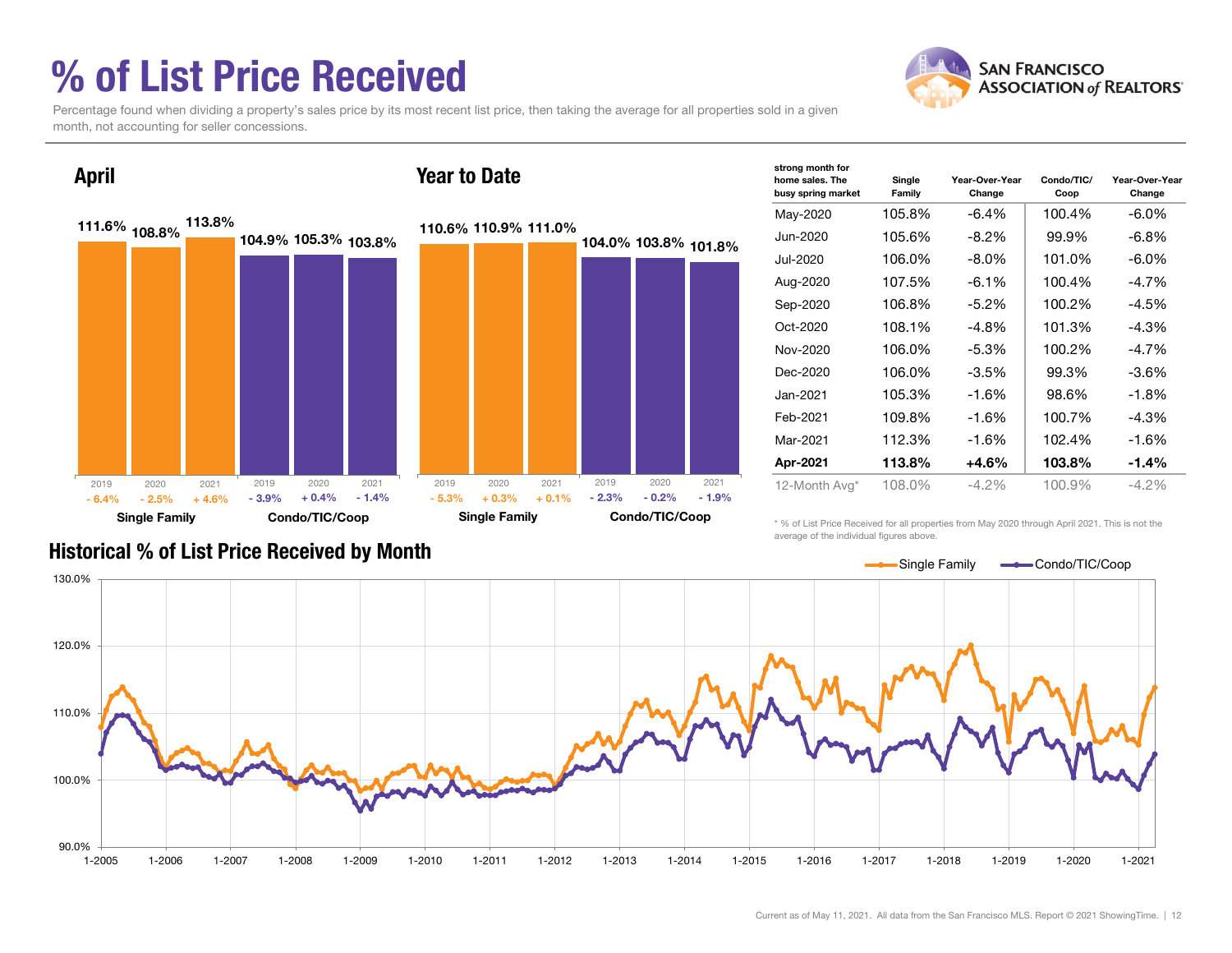## Housing Affordability Ratio

**SAN FRANCISCO ASSOCIATION of REALTORS'** 

This index measures housing affordability for the region. For example, an index of 120 means the median household income is 120% of what is necessary to qualify for the median-priced home under prevailing interest rates. A higher number means greater affordability.

Year to Date





| home sales. The<br>busy spring market | Single<br>Family | Year-Over-Year<br>Change | Condo/TIC/<br>Coop | Year-Over-Year<br>Change |
|---------------------------------------|------------------|--------------------------|--------------------|--------------------------|
| May-2020                              | 35               | $+12.9%$                 | 59                 | $+22.9%$                 |
| Jun-2020                              | 32               | $+10.3%$                 | 54                 | $+20.0\%$                |
| Jul-2020                              | 35               | $+6.1%$                  | 53                 | $+6.0%$                  |
| Aug-2020                              | 35               | +2.9%                    | 56                 | $+9.8\%$                 |
| Sep-2020                              | 35               | $0.0\%$                  | 57                 | $+18.8%$                 |
| Oct-2020                              | 36               | +5.9%                    | 59                 | $+20.4%$                 |
| Nov-2020                              | 35               | $+2.9\%$                 | 59                 | $+13.5%$                 |
| Dec-2020                              | 37               | $-2.6\%$                 | 62                 | $+19.2%$                 |
| Jan-2021                              | 36               | $-2.7%$                  | 63                 | $+14.5%$                 |
| Feb-2021                              | 33               | $-2.9\%$                 | 53                 | $+3.9%$                  |
| Mar-2021                              | 31               | $-6.1\%$                 | 53                 | $+8.2%$                  |
| Apr-2021                              | 31               | $-8.8\%$                 | 55                 | $+7.8%$                  |
| 12-Month Avg*                         | 34               | $-8.2%$                  | 34                 | $+9.9%$                  |

\* Affordability Ratio for all properties from May 2020 through April 2021. This is not the average of the individual figures above.

strong month for

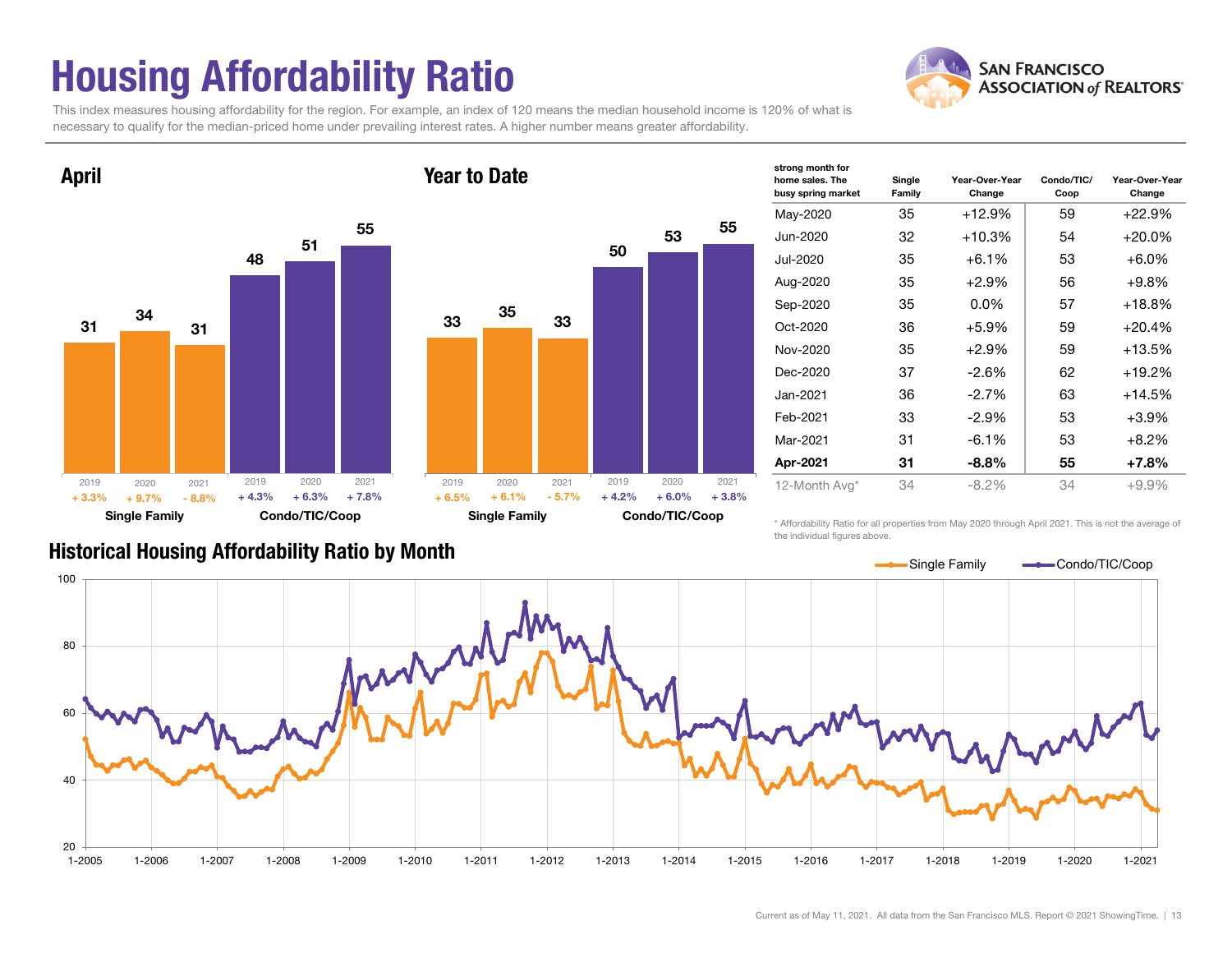### Months Supply of Inventory



The inventory of homes for sale at the end of a given month, divided by the average monthly pending sales from the last 12 months.



#### Historical Months Supply of Inventory by Month

\* Months Supply for all properties from May 2020 through April 2021. This is not the average of the individual figures above.

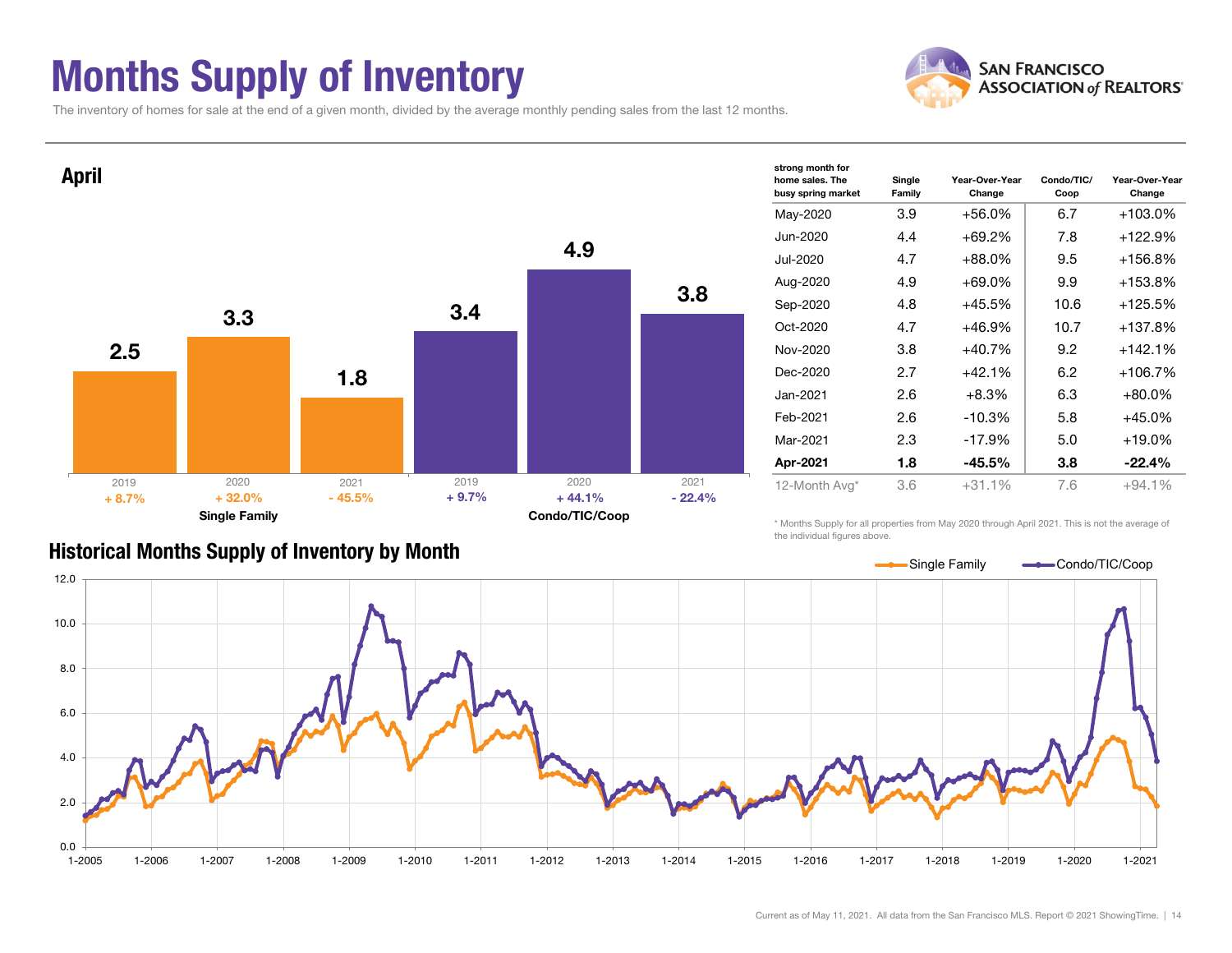### All Properties Activity Overview

Key metrics by report month and for year-to-date (YTD) starting from the first of the year.